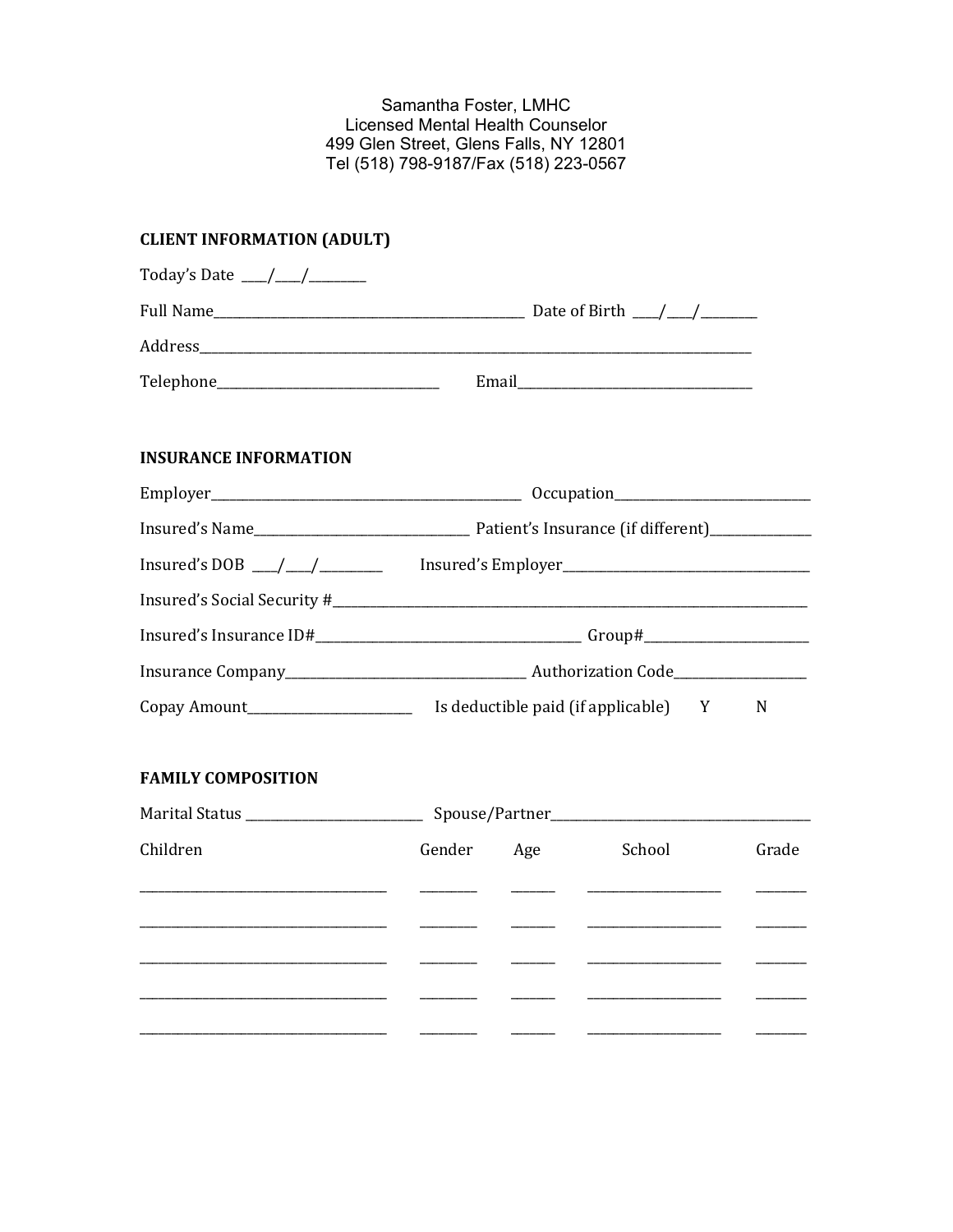#### **PSYCHOLOGICAL SERVICES**

Psychotherapy is not easily described in general statements. It varies depending on the personalities of the therapist and patient and the particular problems you are experiencing. There are many different methods that may be used to deal with the problems that you hope to address. Psychotherapy is not like a medical doctor visit. Instead, it calls for a very active effort on your part.

Psychotherapy can have benefits and risks. Since therapy often involves discussing unpleasant parts of your life, you may temporarily experience uncomfortable feelings like sadness, guilt, anger, frustration, loneliness, and helplessness. On the other hand, psychotherapy has been shown to have many benefits. Therapy often leads to better relationships, solutions to specific problems, and significant reductions in feelings of distress. There are no guarantees of what you will experience.

Therapy session sometimes involve a large commitment of time, money, and energy so you should be very thoughtful about the therapist you select. Our first few sessions will involve an evaluation of your needs and requests so that I can offer impressions and formulate a treatment plan if you decide to continue therapy. You should evaluate this information along with your own opinions of whether you feel comfortable working with me. You should participate in your treatment plan and have the right to review and revise it at any time.

#### **OFFICE POLICIES AND PROCEDURES**

- 1. Therapy sessions are approximately 45 minutes with a charge of \$60.00 per session. Payment is due in full at the time of the appointment for non-insured patients.
- 2. Proof of insurance is required at time of initial appointment. It is the patient's responsibility to inform office staff of any changes in insurance coverage and billing information in order that we may file as a courtesy to you.
- 3. All deductibles, co-pays and non-covered services are due at the time of service unless payment arrangements have been made in advance. I accept cash and personal checks.
- 4. In the case that your insurance company denies payment of any claim we file on your behalf we will bill you the denied amount. Payment will be due at your next appointment.
- 5. Scheduled appointments are commitments. Please make every effort to be on time. If you are late, time will be lost from your session. If you miss an appointment and fail to notify the office at least 24 hours in advance, you will be charged a missed appointment fee of \$60.00 which will be billed to you with payment expected within 15 days of the billing date. If writing a check, please make checks out to Samantha Foster, not True North.
- 6. All records and communications about the patient will be treated confidentially with applicable state and federal laws. These laws may oblige me to report suspected abuse or neglect, domestic violence, and those who pose a danger to themselves or others. Managed care requires that you waive your rights to keep your psychotherapy confidential. They require treatment reports which request information about why you are using your outpatient mental health benefit. They will not authorize and therefore will not pay for sessions without this information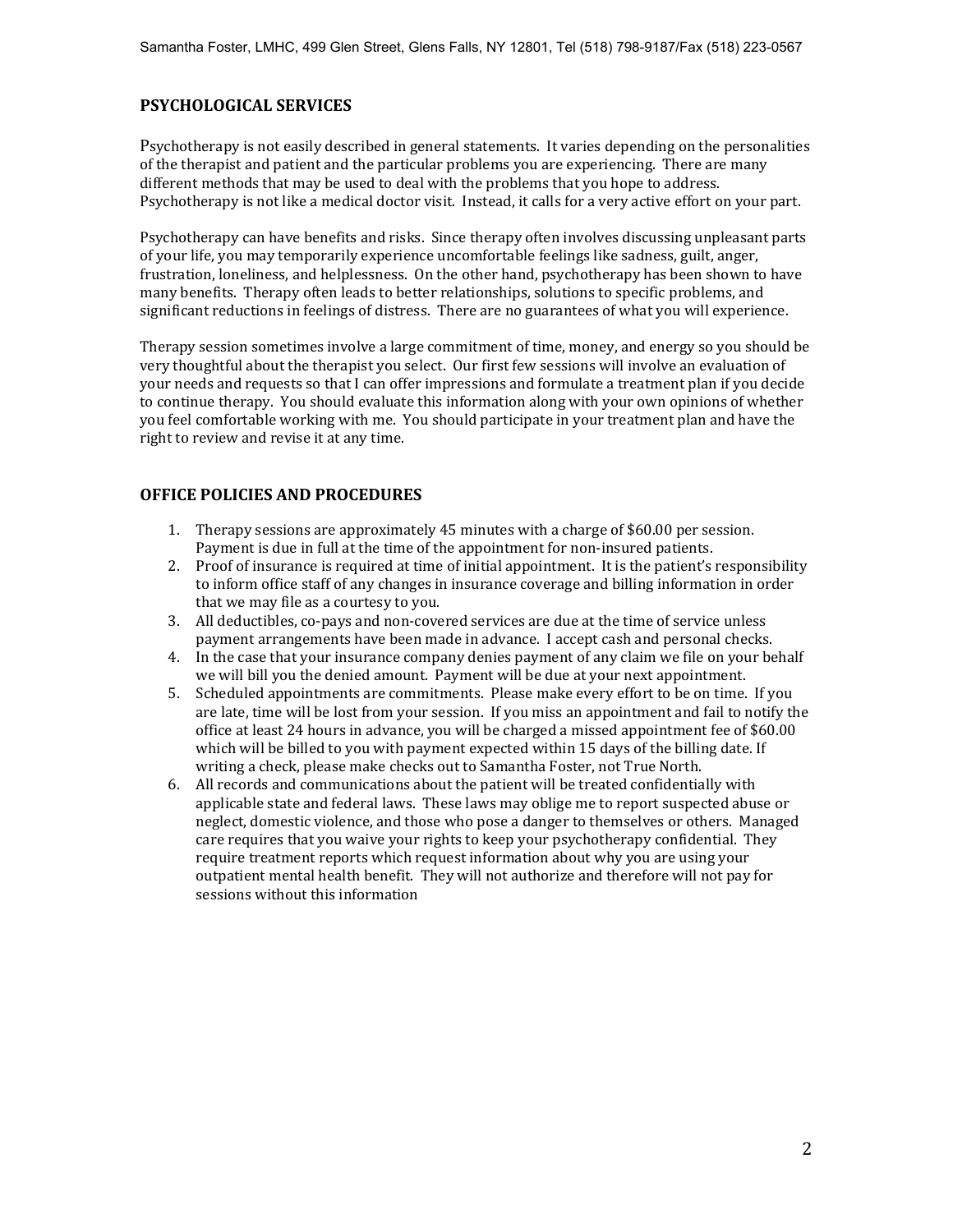#### **INFORMED CONSENT FOR TREATMENT**

I, \_\_\_\_\_\_\_\_\_\_\_\_\_\_\_\_\_\_\_\_\_\_\_\_\_\_\_\_\_\_\_\_\_\_\_\_\_\_\_\_\_\_\_\_\_\_\_\_\_\_\_\_\_, have read and understand the above contract and policies and agree to its terms and give informed consent for treatment.

\_\_\_\_\_\_\_\_\_\_\_\_\_\_\_\_\_\_\_\_\_\_\_\_\_\_\_\_\_\_\_\_\_\_\_\_\_\_\_\_\_\_\_\_\_\_\_\_\_\_\_\_\_\_\_\_\_ \_\_\_\_\_\_\_\_\_\_\_\_\_\_\_\_\_\_\_\_\_\_\_\_\_\_\_\_\_\_\_\_\_

Signature of Patient/Guardian Date

## **REASON(S) FOR SEEKING AN APPOINTMENT**

Brief statement about the problem for which you are seeking help.

Why do you think the problem exists?

What was going on in your life when the problem first started?

Have you sought help before with this problem? When, where, how, results?

Are you currently working with another behavioral health practitioner?

Y (Name\_\_\_\_\_\_\_\_\_\_\_\_\_\_\_\_\_\_\_\_\_\_\_\_\_\_\_\_\_\_\_\_\_\_\_\_\_\_\_\_) N

Have you worked with another therapist in the past?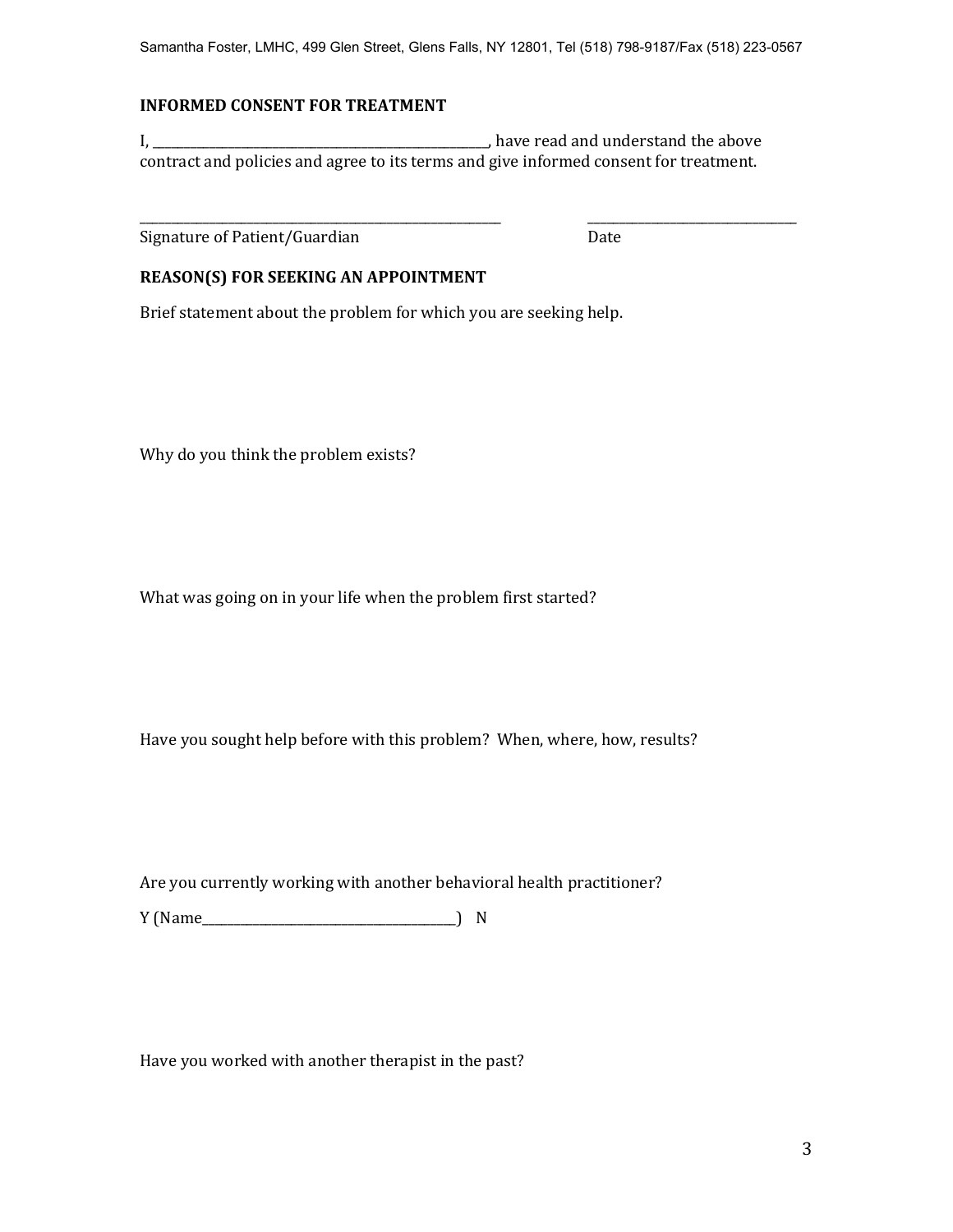Samantha Foster, LMHC, 499 Glen Street, Glens Falls, NY 12801, Tel (518) 798-9187/Fax (518) 223-0567

| ۷ſ |  |  |
|----|--|--|
|    |  |  |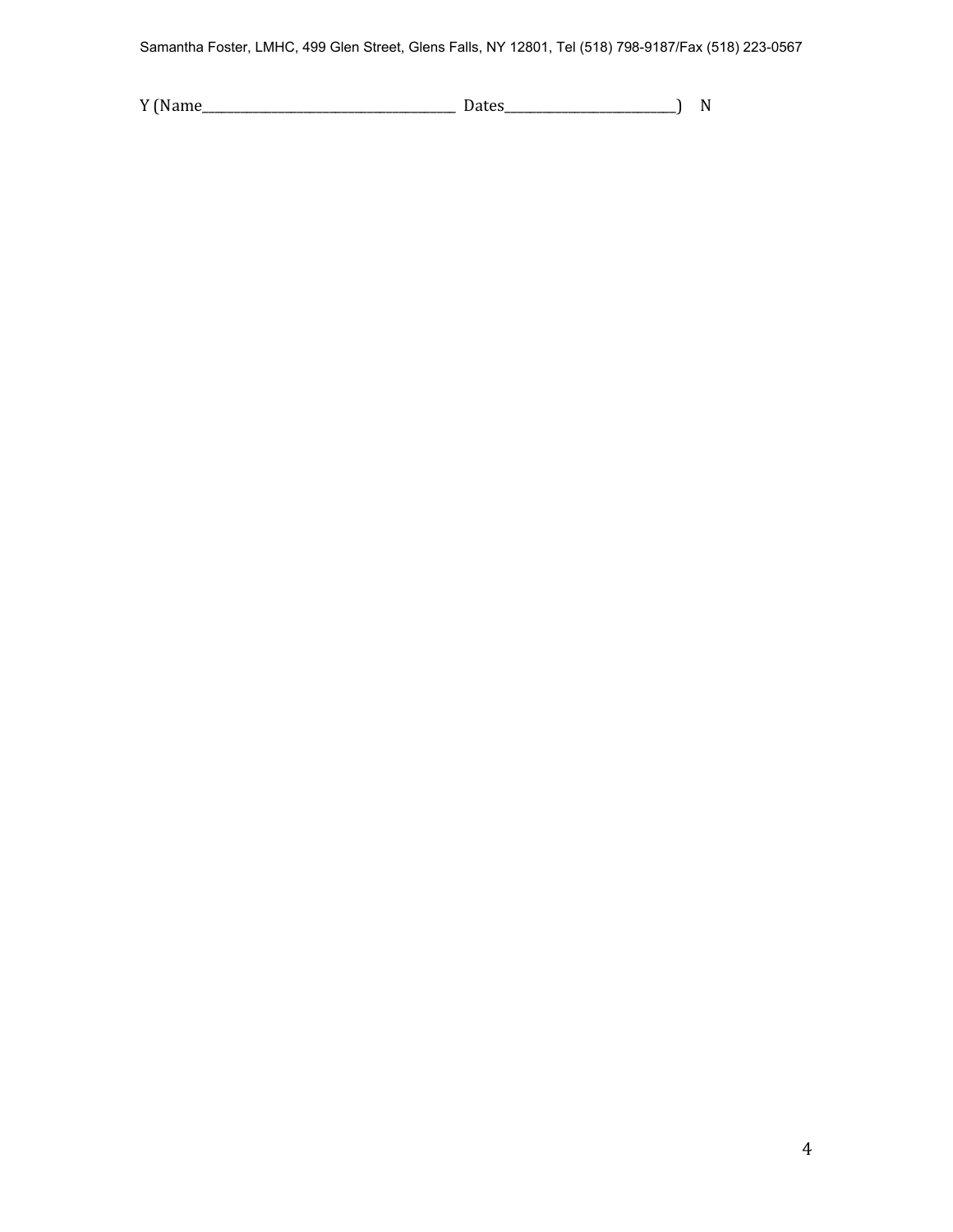Primary Care Physician\_\_\_\_\_\_\_\_\_\_\_\_\_\_\_\_\_\_\_\_\_\_\_\_\_\_\_\_\_\_\_\_\_\_\_\_\_\_\_\_\_\_\_\_\_\_\_\_\_\_\_\_\_\_\_\_

Physician's Address\_\_\_\_\_\_\_\_\_\_\_\_\_\_\_\_\_\_\_\_\_\_\_\_\_\_\_\_\_\_\_\_\_\_\_\_\_\_\_\_\_\_\_\_\_\_\_ Telephone\_\_\_\_\_\_\_\_\_\_\_\_\_\_\_\_\_\_\_\_

Current medical conditions:

| Medications          | Dosage |   | Prescribing Physician |
|----------------------|--------|---|-----------------------|
|                      |        |   |                       |
|                      |        |   |                       |
|                      |        |   |                       |
|                      |        |   |                       |
| Do you use:          |        |   |                       |
| Alcohol              | Y      | N |                       |
| Recreational drugs Y |        | N |                       |
| Tobacco              | Y      | N |                       |
| Caffeine             | Y      | N |                       |
| Do you exercise?     | Y      | N | Amount                |

Do you participate in spiritual practices? Describe.

| Do you have a history of physical or sexual abuse as a child or adult? |  |  |
|------------------------------------------------------------------------|--|--|
|------------------------------------------------------------------------|--|--|

Family history of psychological problem(e.g., depression, anxiety, bi-polar disorder) Please describe:

Do you engage in integrative health practices (e.g., acupuncture, yoga, tai chi, qigong, reiki, Chinese herbal medicine, etc.)?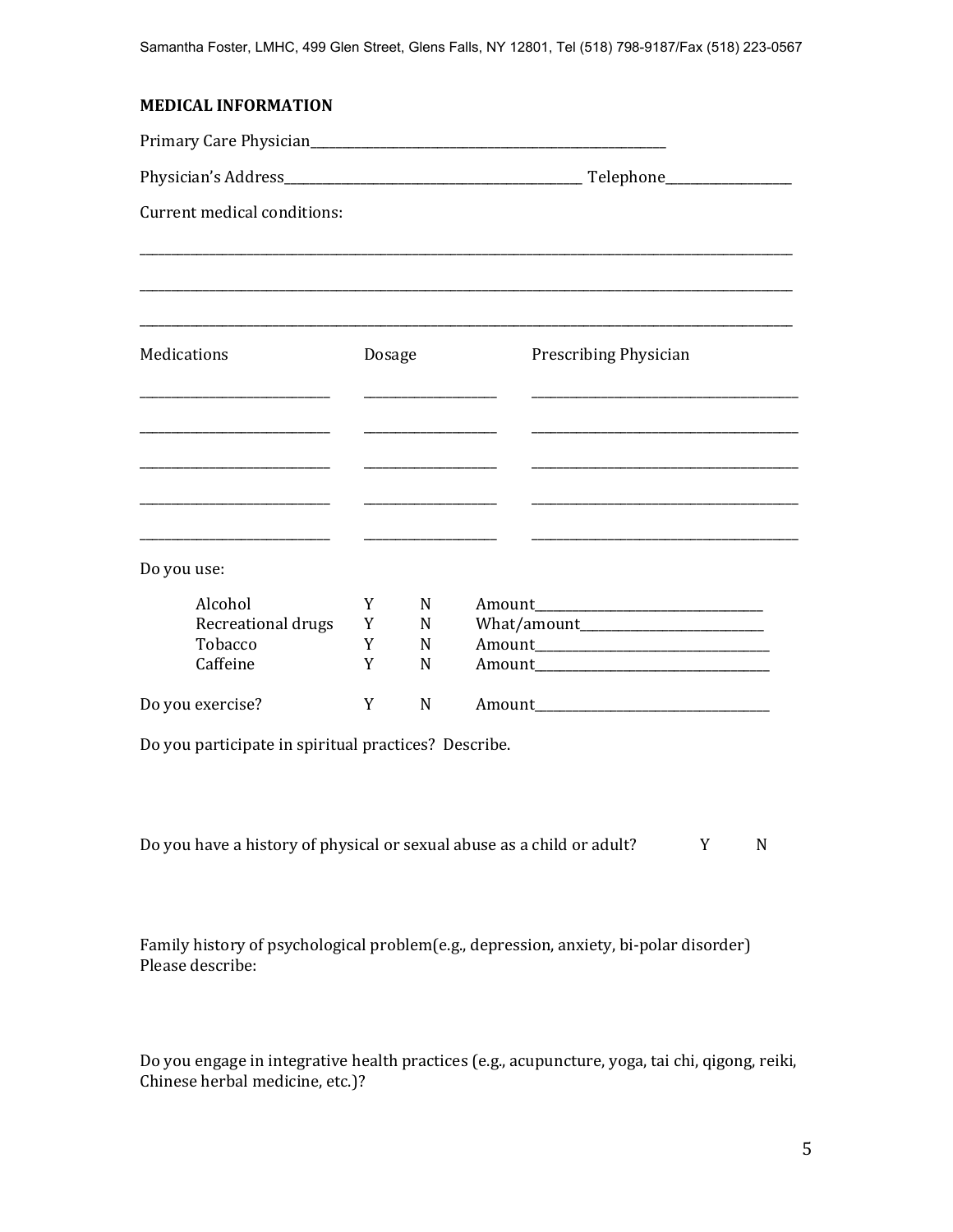## **PATIENT CONTACT AUTHORIZATION**

Occasionally, it is necessary for our office to call to discuss insurance information, coordinate/discuss referral to another physician or practitioner, or schedule/change appointments. As a courtesy, our office calls to remind you of appointments. Please note that sometimes we are unable to make reminder calls and **it is your responsibility to keep track of your appointments.** 

| Telephone number where you want to receive calls________________________________                                                                                                                                                                                                                               |
|----------------------------------------------------------------------------------------------------------------------------------------------------------------------------------------------------------------------------------------------------------------------------------------------------------------|
| Permission to leave a message Y N (if No, please explain)_______________________                                                                                                                                                                                                                               |
| Can confidential messages (i.e., messages to call the office regarding appointments) be left<br>on your answering machine or voicemail?<br>Y<br>N                                                                                                                                                              |
| May we call you at your place of employment if you cannot be reached at home? Y<br>N                                                                                                                                                                                                                           |
| Would custodial parent need to be notified if non-custodial parent requests information?                                                                                                                                                                                                                       |
| Y<br>$\mathbf N$                                                                                                                                                                                                                                                                                               |
|                                                                                                                                                                                                                                                                                                                |
| Signature_________<br>Guardian<br>Self<br>$\sqrt{ }$<br><b>Custodial Parent</b><br>Please circle one:<br>$\overline{1}$                                                                                                                                                                                        |
| PAYMENT AUTHORIZATION                                                                                                                                                                                                                                                                                          |
| Bill Insurance _______________Self-Pay                                                                                                                                                                                                                                                                         |
| I give permission to file with my insurance company.<br>Y<br>N                                                                                                                                                                                                                                                 |
| My co-pay for outpatient psychotherapy is \$________. My required deductible is \$_______                                                                                                                                                                                                                      |
| I authorize payment of insurance benefits to be made directly to the provider of services. I<br>further authorize the provider to release, to my insurance company/companies,<br>information from my records that is necessary for the insurance company/companies to<br>process claims for services provided. |
|                                                                                                                                                                                                                                                                                                                |

Signature of Patient/Guardian Date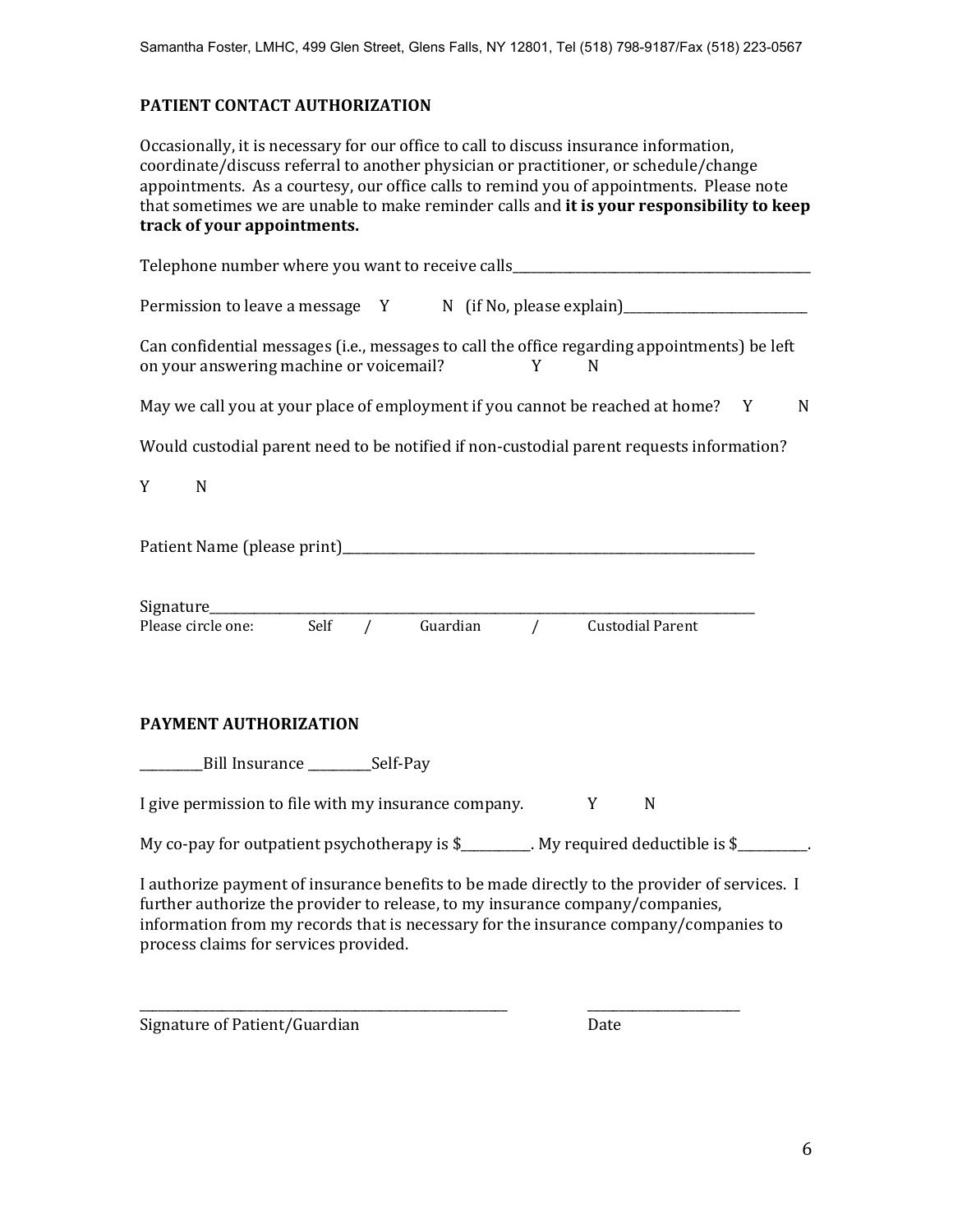Samantha Foster, LMHC, 499 Glen Street, Glens Falls, NY 12801, Tel (518) 798-9187/Fax (518) 223-0567

# **ACKNOWLEDGEMENT OF RECEIPT OF NOTICE OF PRIVACY PRACTICES**

I acknowledge the receipt of the HIPAA Privacy Information found at the end of this packet.

| _                           |     |
|-----------------------------|-----|
| Printed<br>ב עו<br>1111.COM | புப |

Signature

I wish to take the Notice of Privacy Practices (HIPAA) form for my records. Y N

# **PRIVACY OFFICER INFORMATION**

\_\_\_\_\_\_\_\_\_\_\_\_\_\_\_\_\_\_\_\_\_\_\_\_\_\_\_\_\_\_\_\_\_\_\_\_\_\_\_\_\_\_\_\_\_\_\_\_\_\_\_\_\_\_\_\_

The HIPAA Privacy Officer for this office is Daniah Cornell (518-798-9187). The Privacy Officer:

- \* Can answer your questions about privacy practices.
- $\triangleleft$  Can accept any complaints you have about our privacy practices.
- Can give you information on how to file a complaint.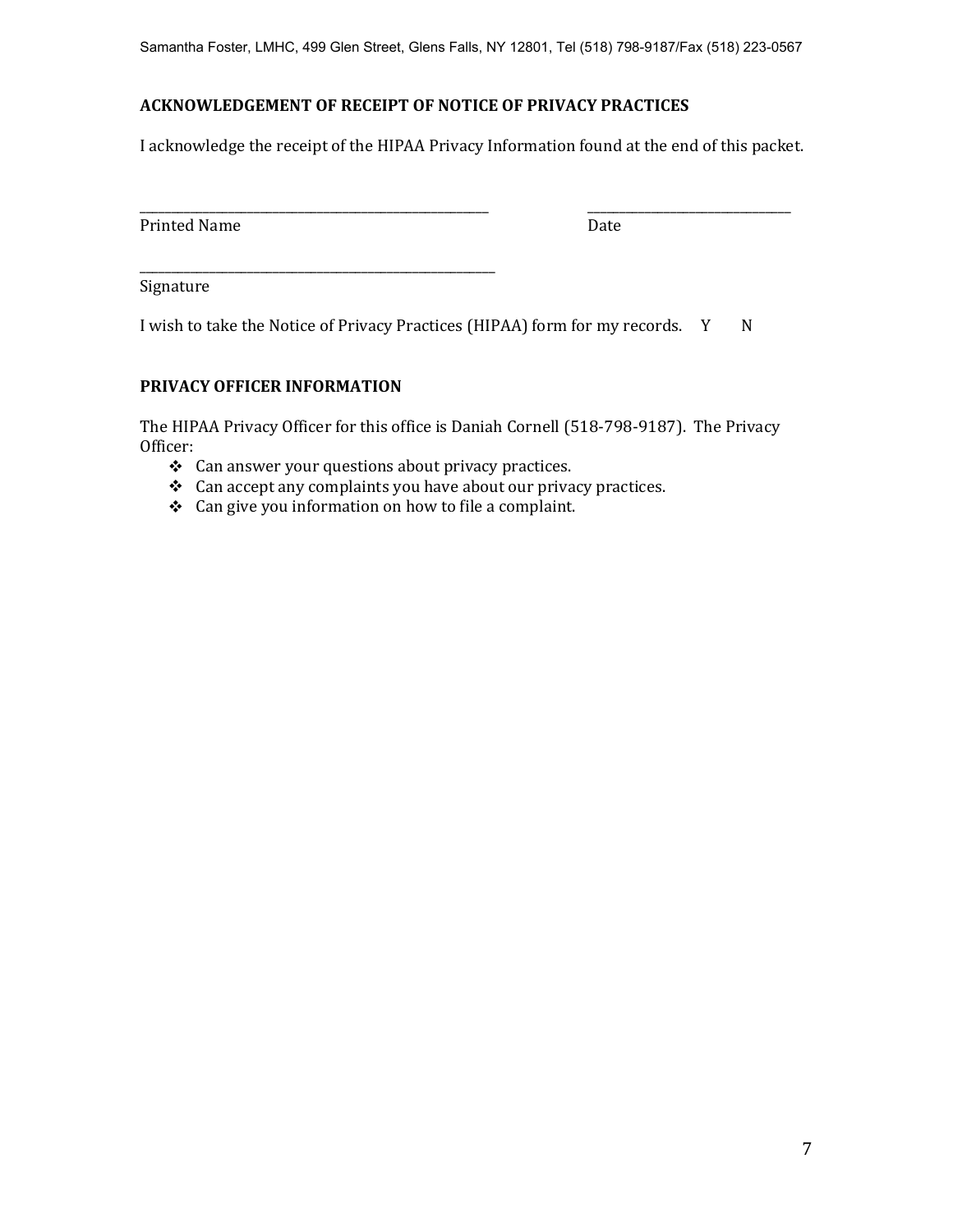## **CONSENT FOR TREATMENT**

I, \_\_\_\_\_\_\_\_\_\_\_\_\_\_\_\_\_\_\_\_\_\_\_\_\_\_\_\_\_\_\_\_, will be receiving psychotherapy services from Samantha Foster, LMHC. These services will be confidential in nature with a few exceptions:

- If there is an allegation of child or elder abuse or neglect it will be necessary for me to share pertinent information with the proper authorities.
- If there is an expressed intention to harm yourself or someone else, pertinent information would be shared with proper authorities to prevent such harm.
- Whenever permission has been granted in writing by you or your parent, as applicable, information may be shared with the identified entity.
- Information may be released to third party payers, such as your insurance company's carve-out payment vendor, for the purposes of receiving payment for services. This information will be limited to the information relevant to receive payment.

In addition, Samantha Foster may consult with other mental health professionals in order to provide the best treatment options.

Samantha Foster can be reached at her office during normal business hours at 499 Glen Street, Glens Falls, NY, (518) 798-9187. Please leave a message with the secretary or on her confidential voicemail system. She will do her best to return phone calls in a timely manner. However, in the event of an emergency, call 911 or go to your nearest emergency room.

You may also consider calling one of the following resources: Child Protective Hotline: 800-635-1522 Hopeline: 800-784-2433 NY Domestic Violence Hotline:800-942-6906 Rape/Sexual Violence Hotline: 800-656-4673 Suicide and Crisis Hotline (Albany): 689-4673

The information contained in this document, limitations to confidentially and contact information has been reviewed. I understand that if I have additional questions or concerns regarding these matters, I will ask that they be addressed.

\_\_\_\_\_\_\_\_\_\_\_\_\_\_\_\_\_\_\_\_\_\_\_\_\_\_\_\_\_\_\_\_\_\_\_\_\_\_\_\_\_\_\_\_\_\_\_\_\_\_\_\_\_\_\_\_\_\_ \_\_\_\_\_\_\_\_\_\_\_\_\_\_\_\_\_\_\_\_\_\_\_\_\_\_\_\_\_\_\_\_

Signature of Patient (12 years of age and older) Date

Signature of Parent/Legal Guardian Date

\_\_\_\_\_\_\_\_\_\_\_\_\_\_\_\_\_\_\_\_\_\_\_\_\_\_\_\_\_\_\_\_\_\_\_\_\_\_\_\_\_\_\_\_\_\_\_\_\_\_\_\_\_\_\_\_\_\_ \_\_\_\_\_\_\_\_\_\_\_\_\_\_\_\_\_\_\_\_\_\_\_\_\_\_\_\_\_\_\_\_

\_\_\_\_\_\_\_\_\_\_\_\_\_\_\_\_\_\_\_\_\_\_\_\_\_\_\_\_\_\_\_\_\_\_\_\_\_\_\_\_\_\_\_\_\_\_\_\_\_\_\_\_\_\_\_\_\_\_ Printed Name of Patient

> Samantha Foster, LMHC Licensed Mental Health Counselor 499 Glen Street Glens Falls, New York 12801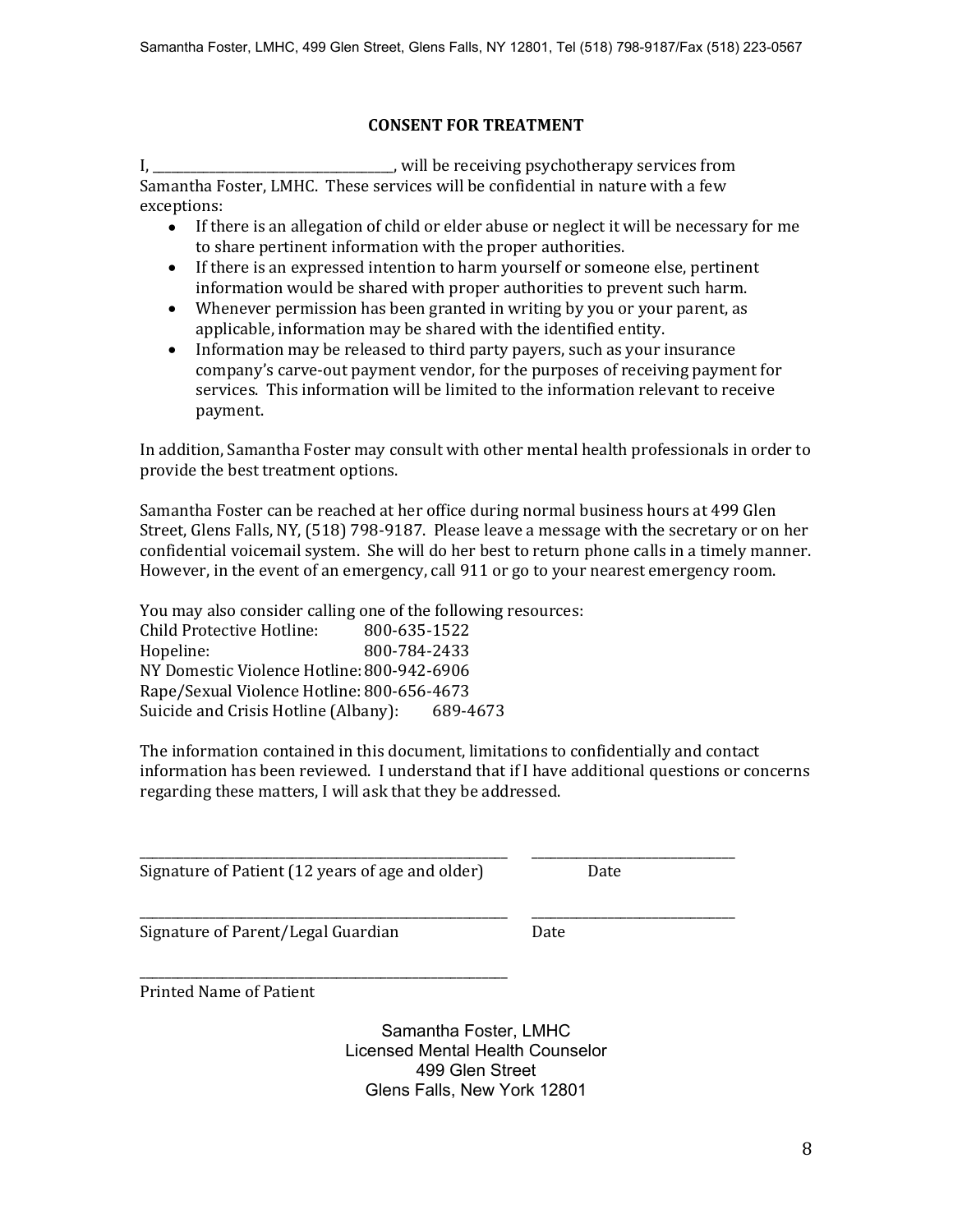Telephone (518) 798-9187/Fax (518) 223-0567

#### **RELEASE OF INFORMATION/AUTHORIZATION**

I authorize Samantha Foster, LMHC, to exchange my protected health information or the protected health information of my child (whichever is applicable) to the person(s) designated below (i.e., physician, pediatrician, school official, relative, etc):

( ) I do not wish my primary care physician or my child's pediatrician (whichever is applicable) be contacted.

By signing below, I am authorizing the exchange of information related to my diagnosis, treatment, and progress for the purpose of coordinating treatment.

This authorization will remain in effect for one year from the date below or until treatment is terminated. I understand that I have the right to revoke this authorization, in writing, at any time by sending such written notification to Samantha Foster, LMHC. However, I understand that my revocation will not be effective to the extent that Samantha Foster has taken action in reliance on the authorization or if my authorization was obtained as a condition of obtaining insurance coverage and the insurer has a legal right to contest a claim.

I understand that information used or disclosed pursuant to this authorization may be subject to redisclosure by the recipient of this information and no longer protected by HIPAA or any other federal or state law.

I understand that Samantha Foster, LMHC will not condition my treatment on whether I provide an authorization for disclosure except if health care services are provided to me solely for the purpose of creating protected health information for disclosure to a third party.

\_\_\_\_\_\_\_\_\_\_\_\_\_\_\_\_\_\_\_\_\_\_\_\_\_\_\_\_\_\_\_\_\_\_\_\_\_\_\_\_\_\_\_\_\_\_\_\_\_\_\_\_\_\_\_\_\_\_ \_\_\_\_\_\_\_\_\_\_\_\_\_\_\_\_\_\_\_\_\_\_\_\_\_\_\_\_\_\_\_\_ Signature of Patient/Parent/Guardian Date

Print Name of Patient  $\blacksquare$ **NOTICE OF PRIVACY PRACTICES (HIPAA INFORMATION)**

\_\_\_\_\_\_\_\_\_\_\_\_\_\_\_\_\_\_\_\_\_\_\_\_\_\_\_\_\_\_\_\_\_\_\_\_\_\_\_\_\_\_\_\_\_\_\_\_\_\_\_\_\_\_\_\_\_ \_\_\_\_\_\_\_\_\_\_\_\_\_\_\_\_\_\_\_\_\_\_\_\_\_\_\_\_\_\_\_\_

THIS NOTICE DESCRIBES HOW MEDICAL INFORMATION ABOUT YOU MAY BE USED AND DISCLOSED AND HOW YOU CAN GET ACCESS TO THIS INFORMATION.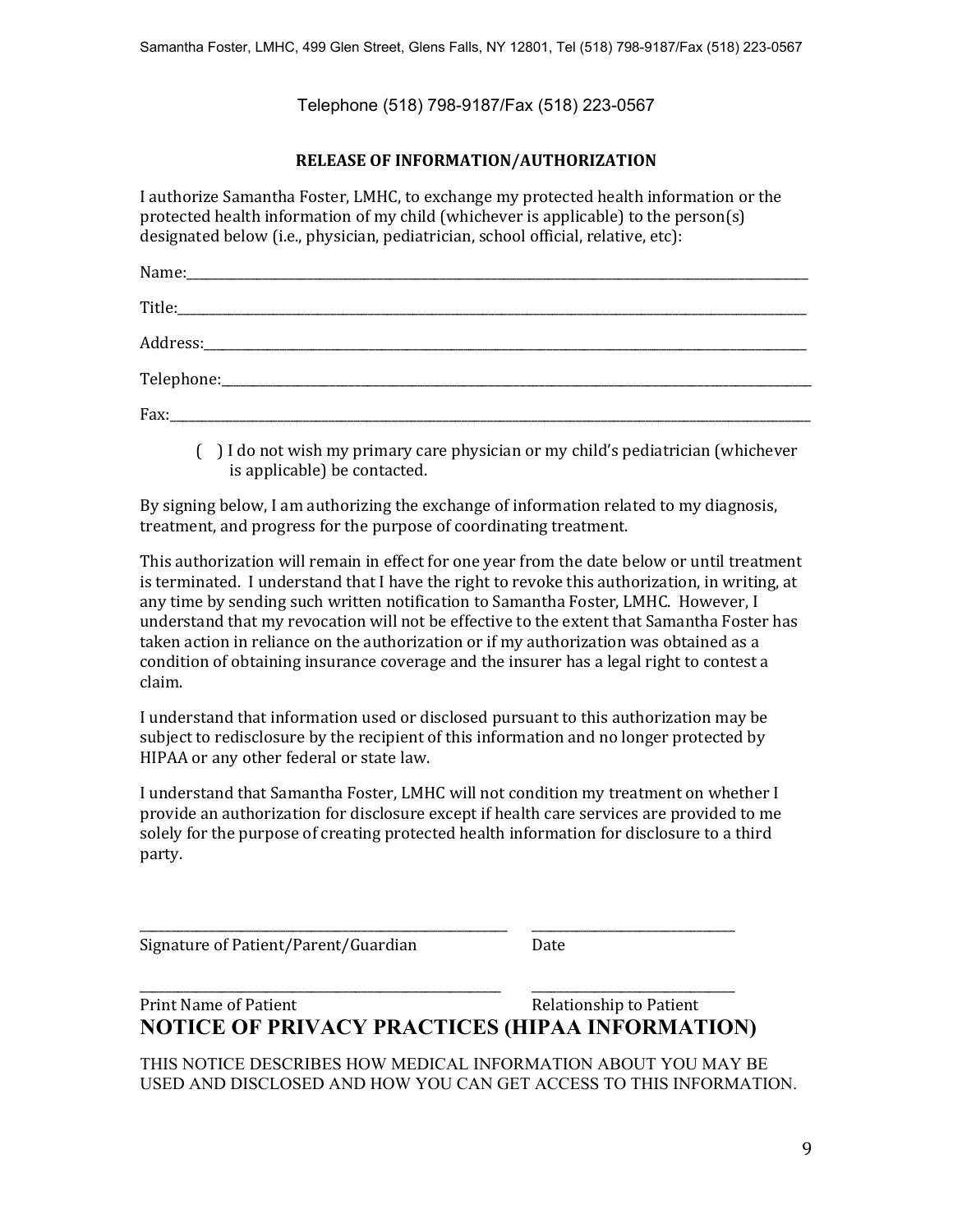#### **PLEASE REVIEW THIS NOTICE CAREFULLY.**

**Your health record contains personal information about you and your health. This information about you that may identify you and that relates to your past, present or future physical or mental health or condition and related health care services is referred to as Protected Health Information ("PHI"). This Notice of Privacy Practices describes how I may use and disclose your PHI in accordance with applicable law, including the Health Insurance Portability and Accountability Act ("HIPAA"), regulations promulgated under HIPAA including the HIPAA Privacy and Security Rules, and the** *American Psychological Association (APA) Ethical Principles of Psychologists and Code of Conduct (2010)***. It also describes your rights regarding how you may gain access to and control your PHI.** 

**I am required by law to maintain the privacy of PHI and to provide you with notice of our legal duties and privacy practices with respect to PHI. I am required to abide by the terms of this Notice of Privacy Practices. I reserve the right to change the terms of my Notice of Privacy Practices at any time. Any new Notice of Privacy Practices will be effective for all PHI that I maintain at that time. I will provide you with a copy of the revised Notice of Privacy Practices by posting a copy in my office and on the True North at 499 website**  [www.truenorthat499glen.com](http://www.truenorthat499glen.com)**, sending a copy to you in the mail upon request or providing one to you at your next appointment. The Privacy Officer for True North at 499 Glen is Daniah Cornell (518-798-9187).** 

# **HOW I MAY USE AND DISCLOSE HEALTH INFORMATION ABOUT YOU**

**For Treatment:** With your written consent only, I will use and disclose your protected health information to provide, coordinate, or manage your health care and any related services. For example, your protected health information may be provided to a doctor to whom you have been referred to ensure that the doctor has the necessary information to diagnose or treat you, consultation with clinical supervisors or other treatment team members.

**For Payment:** I may use and disclose PHI so that I can receive payment for the treatment services provided to you. This will only be done with your authorization. Examples of payment-related activities are: making a determination of eligibility or coverage for insurance benefits, processing claims with your insurance company, reviewing services provided to you to determine medical necessity, or undertaking utilization review activities. If it becomes necessary to use collection processes due to lack of payment for services, I will only disclose the minimum amount of PHI necessary for purposes of collection.

**For Health Care Operations:** I may use or disclose, as needed, your PHI in order to support our business activities including, but not limited to, quality assessment activities, employee review activities, licensing, and conducting or arranging for other business activities. For example, I may share your PHI with third parties that perform various business activities (e.g., billing services) provided I have a written contract with the business that requires it to safeguard the privacy of your PHI. For training or teaching purposes PHI will be disclosed only with your authorization.

**Business Associates:** I may share protected health information with third party "business associates" that perform various activities (e.g., billing, transcription services). Whenever an arrangement between myself and a business associate involves the use or disclosure of your protected health information, I will have a written contract from them that contains terms that will protect the privacy of your protected health information.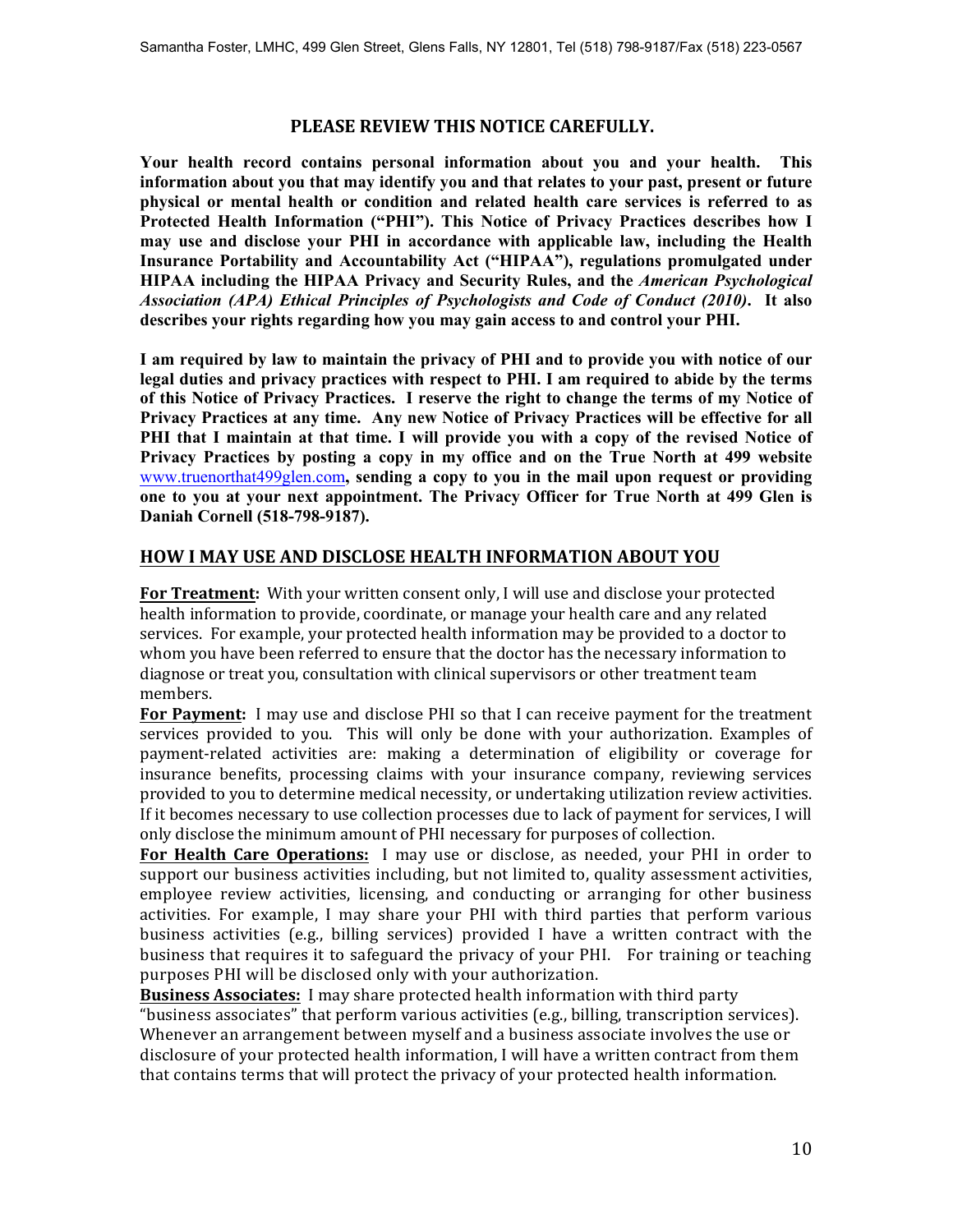**Required by Law:** Under the law, I must disclose your PHI to you upon your request. In addition, I must make disclosures to the Secretary of the Department of Health and Human Services for the purpose of investigating or determining our compliance with the requirements of the Privacy Rule.

**Without Authorization:** Following is a list of the categories of uses and disclosures permitted by HIPAA without an authorization. Applicable law and ethical standards permit us to disclose information about you without your authorization only in a limited number of situations.

As a licensed psychologist in this state, it is my practice to adhere to more stringent privacy requirements for disclosures without an authorization. The following language addresses these categories to the extent consistent with the *APA Ethics Code* and HIPAA.

**Child Abuse or Neglect:** I may disclose your PHI to a state or local agency that is authorized by law to receive reports of child abuse or neglect.

**Judicial and Administrative Proceedings:** I may disclose your PHI pursuant to a subpoena (with your written consent), court order, administrative order or similar process. **Deceased Patients:** I may disclose PHI regarding deceased patients as mandated by state law, or to a family member or friend that was involved in your care or payment for care prior to death, based on your prior consent. A release of information regarding deceased patients may be limited to an executor or administrator of a deceased person's estate or the person identified as next-of-kin. PHI of persons that have been deceased for more than fifty (50) years is not protected under HIPAA.

**Medical Emergencies:** I may use or disclose your PHI in a medical emergency situation to medical personnel only in order to prevent serious harm. Our staff will try to provide you a copy of this notice as soon as reasonably practicable after the resolution of the emergency.

**Family Involvement in Care:** I may disclose information to close family members or friends directly involved in your treatment based on your consent or as necessary to prevent serious harm.

**Health Oversight:** If required, I may disclose PHI to a health oversight agency for activities authorized by law, such as audits, investigations, and inspections. Oversight agencies seeking this information include government agencies and organizations that provide financial assistance to the program (such as third-party payors based on your prior consent) and peer review organizations performing utilization and quality control.

**Law Enforcement:** I may disclose PHI to a law enforcement official as required by law, in compliance with a subpoena (with your written consent), court order, administrative order or similar document, for the purpose of identifying a suspect, material witness or missing person, in connection with the victim of a crime, in connection with a deceased person, in connection with the reporting of a crime in an emergency, or in connection with a crime on the premises.

**Specialized Government Functions:** I may review requests from U.S. military command authorities if you have served as a member of the armed forces, authorized officials for national security and intelligence reasons and to the Department of State for medical suitability determinations, and disclose your PHI based on your written consent, mandatory disclosure laws and the need to prevent serious harm.

**Public Health:** If required, I may use or disclose your PHI for mandatory public health activities to a public health authority authorized by law to collect or receive such information for the purpose of preventing or controlling disease, injury, or disability, or if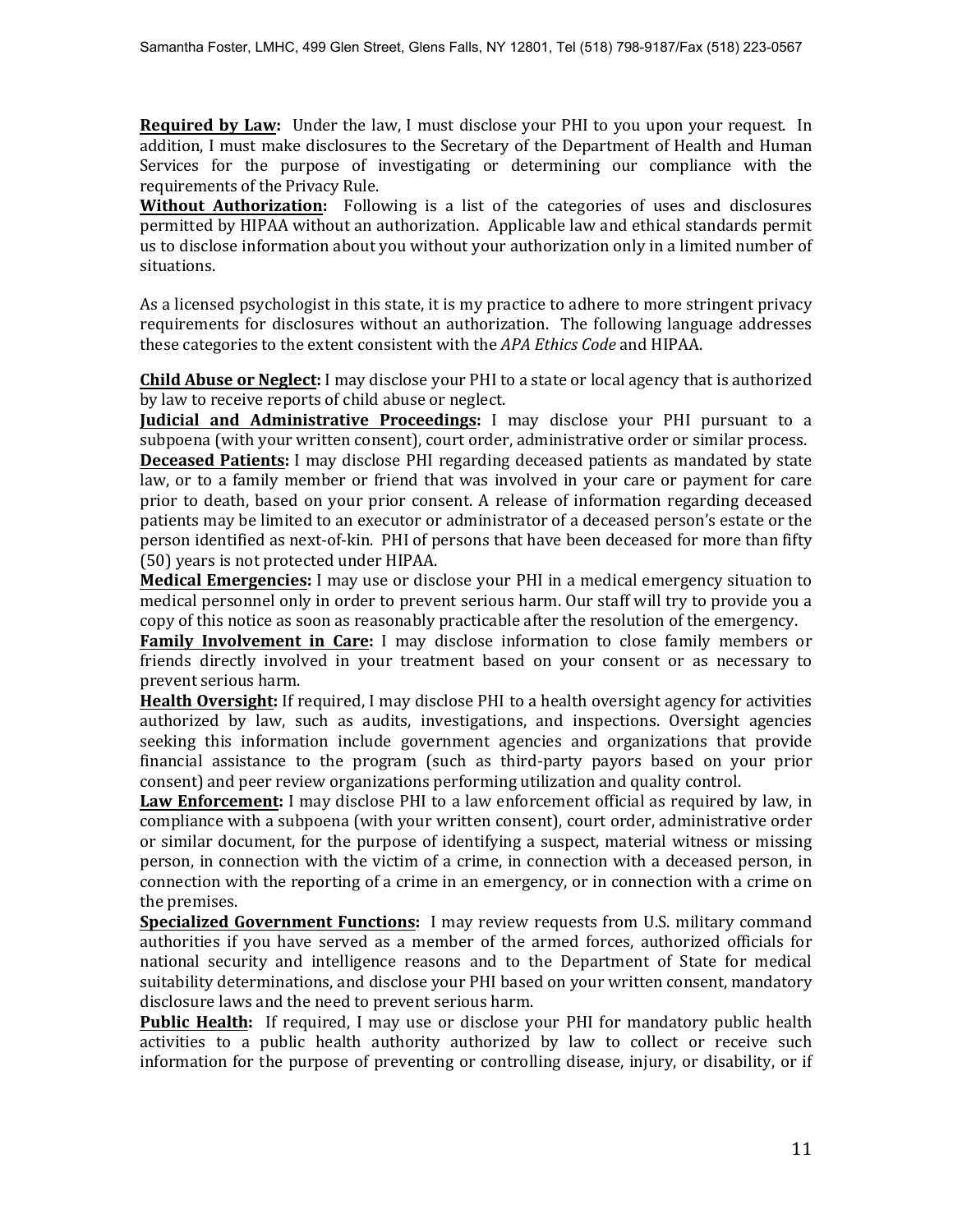directed by a public health authority, to a government agency that is collaborating with that public health authority.

Public Safety: I may disclose your PHI if necessary to prevent or lessen a serious and imminent threat to the health or safety of a person or the public. If information is disclosed to prevent or lessen a serious threat it will be disclosed to a person or persons reasonably able to prevent or lessen the threat, including the target of the threat.

**Research:** PHI may only be disclosed after a special approval process or with your authorization.

**Marketing:** I may use or disclose certain health information in the course of providing you with information about treatment alternatives, health-related services. For example, I may mail you a brochure about meditation classes or workshops. You may contact me to request that these materials not be sent to you.

**Fundraising:** I may send you fundraising communications at one time or another. You have the right to opt out of such fundraising communications with each solicitation you receive.

**Verbal Permission:** I may also use or disclose your information to family members that are directly involved in your treatment with your verbal permission, only when written permission is not a timely option to ensure your safety.

**With Authorization**: Uses and disclosures not specifically permitted by applicable law will be made only with your written authorization, which may be revoked at any time, except to the extent that I have already made a use or disclosure based upon your authorization. The following uses and disclosures will be made only with your written authorization: (i) most uses and disclosures of psychotherapy notes which are separated from the rest of your medical record; (ii) most uses and disclosures of PHI for marketing purposes, including subsidized treatment communications; (iii) disclosures that constitute a sale of PHI; and (iv) other uses and disclosures not described in this Notice of Privacy Practices.

#### **YOUR RIGHTS REGARDING YOUR PHI**

You have the following rights regarding PHI I maintain about you. To exercise any of these rights, please submit your request in writing to me at 499 Glen Street, Glens Falls, NY 12801.

- Right of Access to Inspect and Copy. You have the right, which may be restricted only in exceptional circumstances, to inspect and copy PHI that is maintained in a "designated record set". A designated record set contains mental health/medical and billing records and any other records that are used to make decisions about your care. Your right to inspect and copy PHI will be restricted only in those situations where there is compelling evidence that access would cause serious harm to you or if the information is contained in separately maintained psychotherapy notes. I may charge a reasonable, cost-based fee for copies. If your records are maintained electronically, you may also request an electronic copy of your PHI. You may also request that a copy of your PHI be provided to another person.
- x **Right to Amend.** If you feel that the PHI I have about you is incorrect or incomplete, you may ask us to amend the information although I am not required to agree to the amendment. If I deny your request for amendment, you have the right to file a statement of disagreement with us. I may prepare a rebuttal to your statement and will provide you with a copy. Please contact myself and/or administrative staff at True North at 499 Glen if you have any questions.